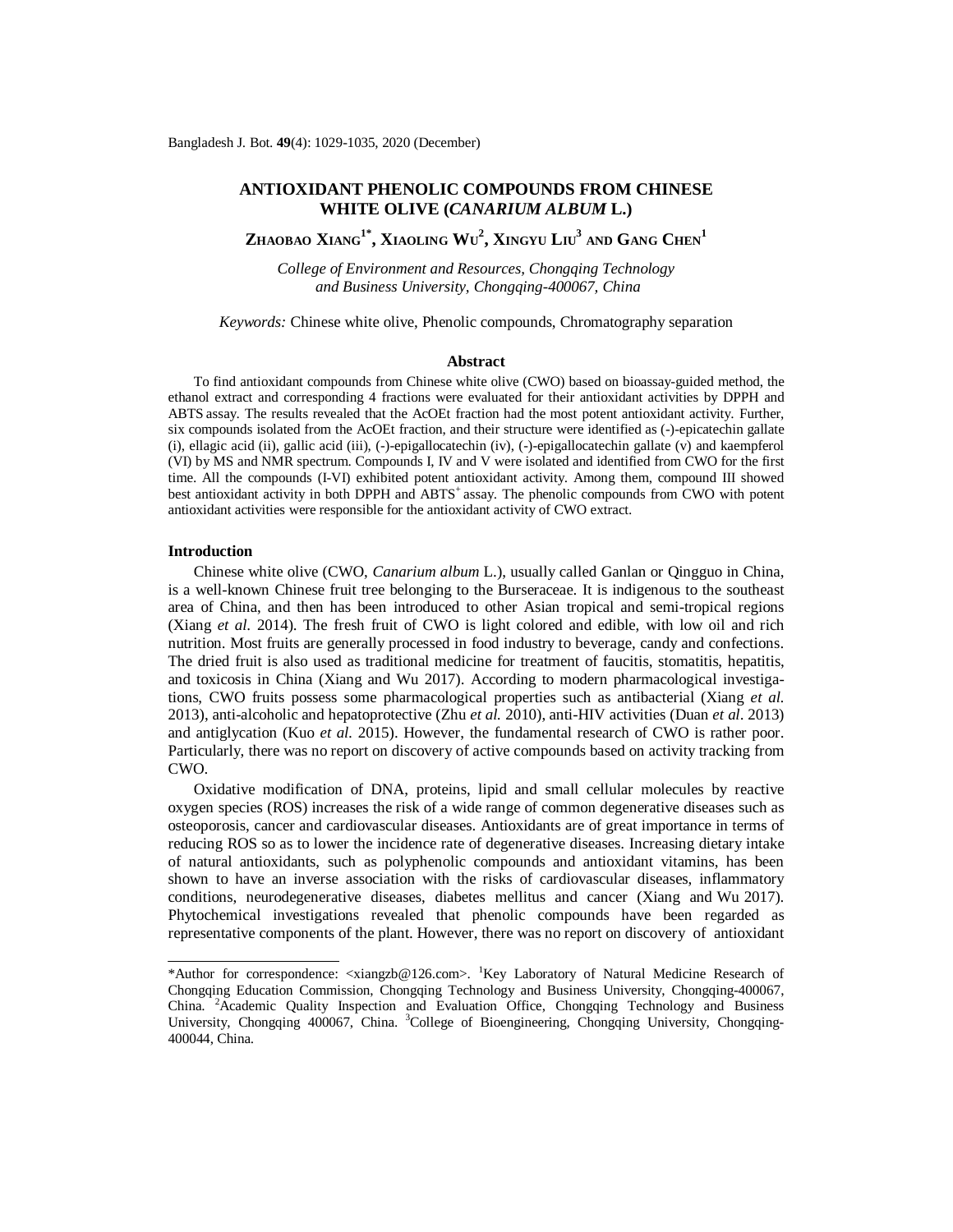phenolic compounds based on activity tracking. Therefore, the aim of this study was to find antioxidant phenolic compounds based on bioassay-guided method from CWO using DPPH· and ABTS<sup>+</sup>. assay and separation by chromatography.

# **Materials and Methods**

Ethanol, PE (60 - 90°C), AcOEt, n-butanol, methanol, chloroform (CHCl<sub>3</sub>) (all analytical grade) were purchased from Chongqing East Chemical Industry Co., Ltd. (Chongqing, China). Sephadex LH-20 was the product of GE Healthcare Bio-Sciences AB (Uppsala, Sweden). 1,1 diphenyl-2-picrylhydrazyl (DPPH) and 2,2'-azinobis-(3-ethylbenzothiazoline-6-sulfonate) (AB TS) were purchased from Sigma Chemical Co. (Missouri, USA). Silica gel (200 - 300 mesh) for column chromatography and silica gel  $GF<sub>254</sub>$  for TLC were obtained from Qingdao Marine Chemical Company (Qingdao, China).The plant materials were collected in September, 2016 from Jiangjin, Chongqing municipality and identified as the dried fruits of *Canarium album* (Lour.) Raeusch by Professor Ren S.G., College of Bioengineering, Chongqing University, China.

The ethanol extract from fruits of CWO was obtained by heating at 70℃ for 8 hrs in a water bath (H-6, Ronghua, Jiangsu, China) using 80% ethanol as solvent after soaking 15 days, After removal of solvent under vacuum with rotary evaporator( RE-5205,Yarong, Shanghai, China), most of the residue was dispersed by water and extracted with PE  $(4 \times 2)$  L, each 24 hrs), AcOEt (4  $\times$  2 L, each 24 hrs) and *n*-butanol (4  $\times$  2 L, each 24 hrs) successively to obtain 4 fractions, namely PE, AcOEt, *n*-butanol and water fraction. The DPPH and ABTS<sup>+</sup> assay was performed according to literature (Xiang *et al.* 2017) and Vitamin C (Vc) as positive control group.

The EtOAc fraction was dissolved in EtOAc and extracted with 5% sodium bicarbonate aqueous solution, 5% sodium carbonate aqueous solution and 2% sodium hydroxide aqueous solution successively to give four subfractions  $B_1 - B_4$ . Subfraction  $B_1$  was purified over silica gel with CHCl<sub>3</sub>-MeOH to obtain four mixtures  $M_1$  -  $M_4$ . Mixture  $M_1$  was purified over silica gel (Qingdao Marine, Shandong, China) with PE- acetone repeatedly to afford compounds I and II. Mixture  $M_3$  was purified over silica gel with CHCl<sub>3</sub> - MeOH repeatedly to afford compounds III and IV. Subfraction  $B_2$  was purified over silica gel with CHCl<sub>3</sub> - MeOH to obtain three mixtures  $M_5$  -  $M_7$ . Mixture  $M_6$  was purified over silica gel with CHCl<sub>3</sub> - MeOH and Sephadex LH-20 (GE, Uppsala, Sweden) repeatedly to afford compound V. Mixture  $M_7$  was purified over silica gel with CHCl3-MeOH and sephadex LH-20 repeatedly to afford compound VI. The NMR data were recorded on Bruker spectrometers (AV-500, Germany) using  $DMSO-d<sub>6</sub>$  as solvent and TMS as internal reference. ESI-MS and HR-ESI-MS were performed with Mat-212 and Micromass Auto Spec Q-TOF spectrometers (Micromass, U.K.), respectively.

## **Results and Discussion**

The antioxidant activity of the extracts of CWO was reported by Ho and Luo (2015). However, there was no report on discovery of antioxidant fraction and compounds based on bioassay-guided method from CWO. There are so many methods to evaluate the potential antioxidant activity due to different mechanisms. DPPH and ABTS<sup>+</sup> assays are both especially effective way to test the antioxidant activity. In the DPPH· assay, there existed a good linear correlation between antioxidant activities and concentrations of ethanol extract and four fractions of CWO in certain range of concentrations, while, they arose a high concentrations, the antioxidant activities tended to vary gently (Fig. 1). The  $SC_{50}$  value as follow: 0.038 mg/ml for Vc used as positive control and 4.429 mg/ml for ethanol extract. It is obvious that the ethanol extract of CWO expressed good DPPH radical scavenging activity. Among the four fractions, the AcOEt exhibited the best DPPH scavenging activity with the minimal  $SC_{50}$  value (1.654 mg/ml),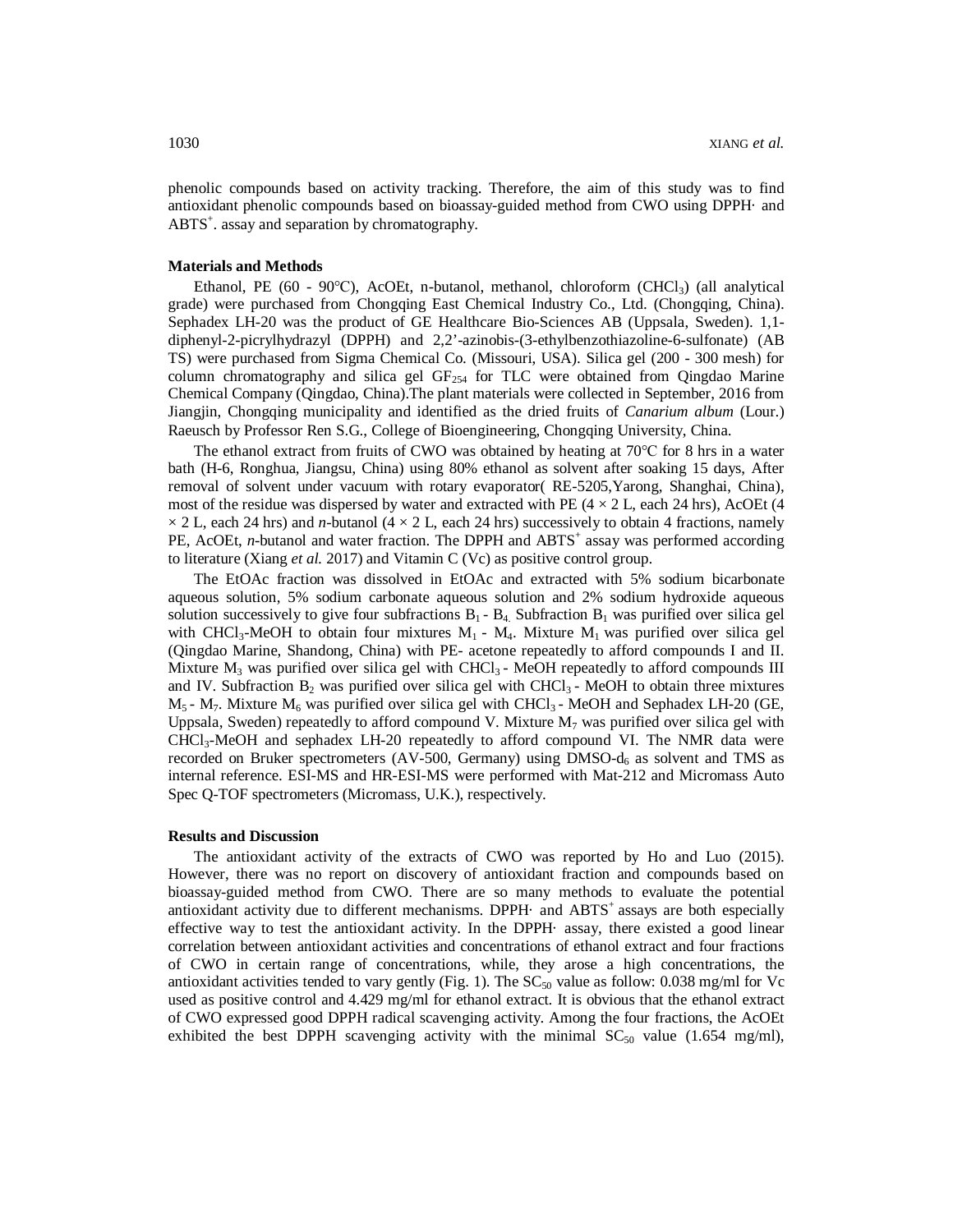meanwhile, the water fraction exhibited the worst activity with the maximal  $SC_{50}$  value (8.826) mg/ml). The PE fraction owned some radical scavenging activity in DPPH· system with the good  $SC_{50}$  value (4.484 mg/ml), though it is weaker than n-butanol fraction with the good  $SC_{50}$  value (3.908 mg/ml).

In order to evaluate antioxidant activity more credibly, ABTS<sup>+</sup> system for determination of total antioxidant capacity was adopted. In the ABTS<sup>+</sup> assay, there existed a good linear correlation between antioxidant activities and concentrations of ethanol extract and four fractions in certain range of concentrations. Based on the ABTS<sup>+</sup> scavenging activities in Fig. 2. It is obvious that the ethanol extract of CWO expressed good ABTS<sup>+</sup> radical scavenging activity, though it is weaker than Vc. Among the four fractions, the AcOEt exhibited the best ABTS<sup>+</sup> scavenging activity with the minimal  $SC_{50}$  value (0.477 mg/ml), meanwhile, the water fraction exhibited the worst activity.



Fig. 1. DPPH· scavenging activities of ethanol extract and 4 fractions of CWO.



Fig. 2. ABTS<sup>+</sup> scavenging activities of ethanol extract and 4 fractions of CWO.

The role of free radicals and active oxygen is becoming increasingly recognized in the pathogenesis of the many human diseases, including cellular damage, cancer, aging and atherosclerosis (Zheng *et al.* 2013). Although oxidation could be prevented in foods by the addition of synthetic antioxidants such as BHT, BHA and TBHQ, but more attention has recently been paid to natural antioxidants because of potential toxicities and carcinogenic effects of these synthetic antioxidants (Wang 2014). The antioxidant activity of CWO was reported, but most of them focused on the activity owning main compositions, such as tannins, total polyphenols (Zhang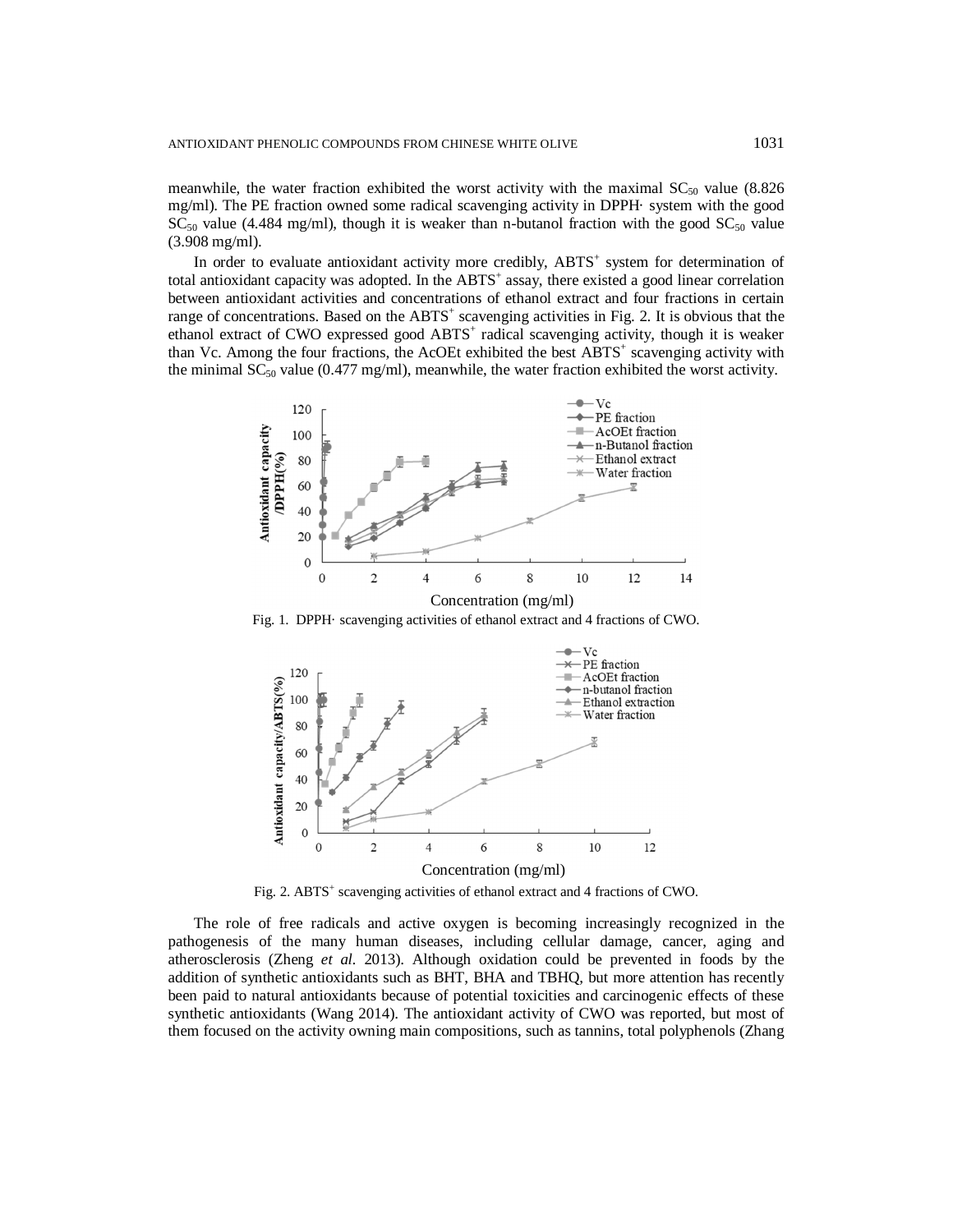*et al.* 2008), total polysaccharide (Zhu *et al.* 2013), and so on. In fact, the tannins, total polyphenols and total polysaccharide obtained from CWO were impure and even low in content. Therefore, antioxidant activity may also come from other components. It is very important to separate the extract systematically for seeking the antioxidant compound. Among the four fractions, the AcOEt fraction exhibited the best antioxidant activity with the minimal  $SC_{50}$  value, so it is the most likely to find antioxidant compound from the fraction.

Compound **I**, a white powder with good solubility in ethanol and ethyl acetate, FeCl<sub>3</sub> reaction was positive. It exhibited a quasi-molecularion ion peak at  $m/z$  443  $[M+H]^+$  by ESI-MS and the molecular formula  $C_{22}H_{18}O_{10}$  (Fig. 3) was determined by HRESI-MS ( $m/z$  443.0833 [M+H]<sup>+</sup>). All the NMR spectral data were consistent with Fu *et al*. (2012), and compound **Ⅰ** was identified as (-) epicatechin gallate and first found from CWO.

Compound **II**, a light-yellow powder with good solubility in ethanol and ethyl acetate, FeCl<sub>3</sub> reaction was positive. It exhibited a quasi-molecularion ion peak at *m/z* 301 [M-H]- by ESI-MS and the molecular formula  $C_{14}H_6O_8$  was determined by HRESI-MS ( $m/z$  300.9985 [M-H]). All the NMR spectral data were consistent with those reported by Shi *et al*. (2006), and compound **Ⅱ** was identified as ellagic acid**.** 

Compound **III**, a white powder with good solubility in ethanol and ethyl acetate,  $FeCl<sub>3</sub>$ reaction was positive. It exhibited a quasi-molecularion ion peak at *m/z* 169 [M-H]- by ESI-MS and the molecular formula  $C_7H_6O_5$  was determined by HRESI-MS ( $m/z$  169.0145 [M-H]). All the NMR spectral data were consistent with those reported by Shi *et al*. (2006), and compound **Ⅲ** was identified as gallic acid**.** 



Fig. 3. Chemical compositions from antioxidant fraction of CWO.

Compound IV, a white powder with good solubility in ethanol and water,  $FeCl<sub>3</sub>$  reaction was positive. It exhibited a quasi-molecularion ion peak at  $m/z$  307  $[M+H]$ <sup>+</sup> by ESI-MS and the molecular formula  $C_{15}H_{14}O_7$  was determined by HRESI-MS ( $m/z$  307.0717 [M+H]<sup>+</sup>). All the NMR spectral data were consistent with those reported by Jia *et al*. (1998) and compound **Ⅳ** was identified as (-)-epigallocatechin and first found from CWO**.**

Compound **V**, a white powder, FeCl<sub>3</sub> reaction was positive. It exhibited a quasi-molecularion ion peak at  $m/z$  459 [M+H]<sup>+</sup> by ESI-MS and the molecular formula  $C_{22}H_{18}O_{11}$  was determined by HRESI-MS ( $m/z$  459.3373 [M+H]<sup>+</sup>). All the NMR spectral data were consistent with Zhao *et al*. (2012), and compound V was identified as (-)-epigallocatechin gallate and first found from CWO.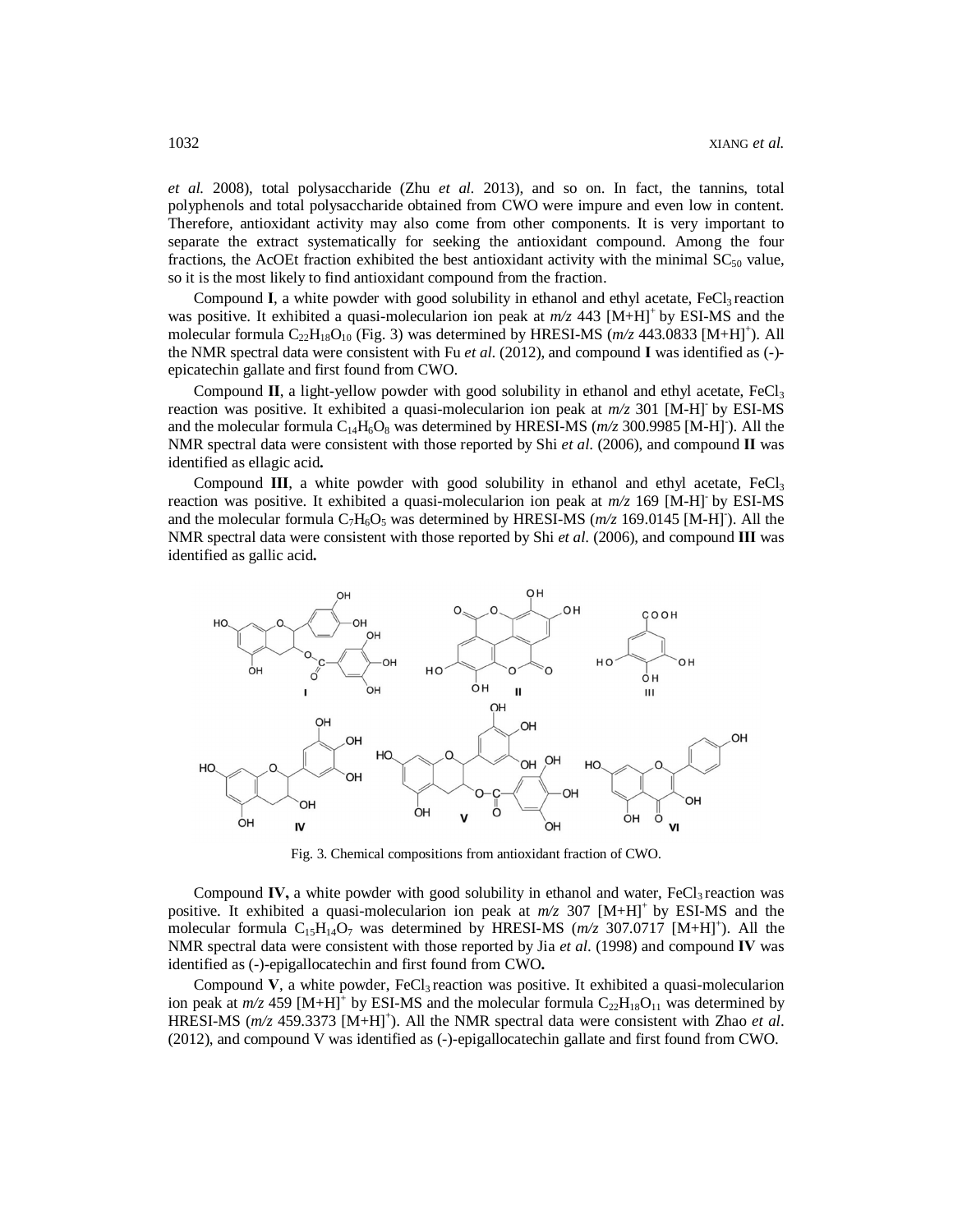Compound **VI**, a yellow powder, the color of FeCl<sub>3</sub> reaction was yellow green. It exhibited a quasi-molecularion ion peak at  $m/z$  287 [M+H]<sup>+</sup> by ESI-MS and the molecular formula C<sub>15</sub>H<sub>10</sub>O<sub>6</sub> was determined by HRESI- MS ( $m/z$  287.0468 [M+H]<sup>+</sup>). All the NMR spectral data were consistent with those reported by Hu *et al*. (2003), and compound Ⅵ was identified as kaempferol**.**  In the DPPH· assay, there existed a good linear correlation between antioxidant activities and concentrations of all the compounds (I-VI) from antioxidant fraction of CWO in certain range of concentrations, while they arose a high concentration, the antioxidant activities tended to vary gently. The  $SC_{50}$  value as follow: 0.038 mg/ml for Vc used as positive control, 0.194 mg/ml for compound I, 0.055 mg/ml for compound II, 0.026 mg/ml for compound III, 0.102 mg/ml for compound IV, 0.060 mg/ml for compound V and 0.206 mg/ml for compound VI. Based on the DPPH scavenging activities in Fig. 4. It is obvious that all the compounds (I-VI) from antioxidant fraction of CWO expressed potent DPPH· radical scavenging activity, especially the compound III is better than Vc used as positive control widely. Furthermore, there are two compounds (II and V) exhibiting similar DPPH· scavenging activity with Vc. Even, the  $SC_{50}$  value of compound VI with the worst activity is only 0.206 mg/ml. So, all the compounds (I-VI) showed good radical scavenging activity in DPPH· system.



Fig. 4. DPPH scavenging activities of compounds I-VI from antioxidant fraction of CWO.

In order to evaluate antioxidant activity of all the compounds  $(I-VI)$  more credibly,  $ABTS^+$ system for determination of antioxidant capacity also has been adopted. In the ABTS<sup>+</sup> assay, there existed a good linear correlation between antioxidant activities and concentrations of all the compounds  $(I-VI)$  in certain range of concentrations similarly. Based on the ABTS<sup>+</sup> scavenging activities in Fig. 5. It is obvious that all the compounds (I-VI) from antioxidant fraction expressed potent ABTS<sup>+</sup> radical scavenging activity with the very good  $SC_{50}$  value (0.023 - 0.040 mg/ml), which is in accordance with the previous DPPH assay, similarly the  $ABTS<sup>+</sup>$  scavenging activity of compound III is better than that of Vc according to the  $SC_{50}$  value. The former is 0.023 mg/ml, and the latter is 0.028 mg/ml.

All the compounds (I-VI) exhibited very good antioxidant activity in the present study, especially the antioxidant activity of compound III is better than that of Vc used as positive control widely. The results were consistent with that phenolic compounds including flavones are well-known antioxidants (Peng *et al*. 2018). Phenolic compounds are secondary metabolites widely found in fruits, mostly represented by flavonoids and phenolic acids. Studies have shown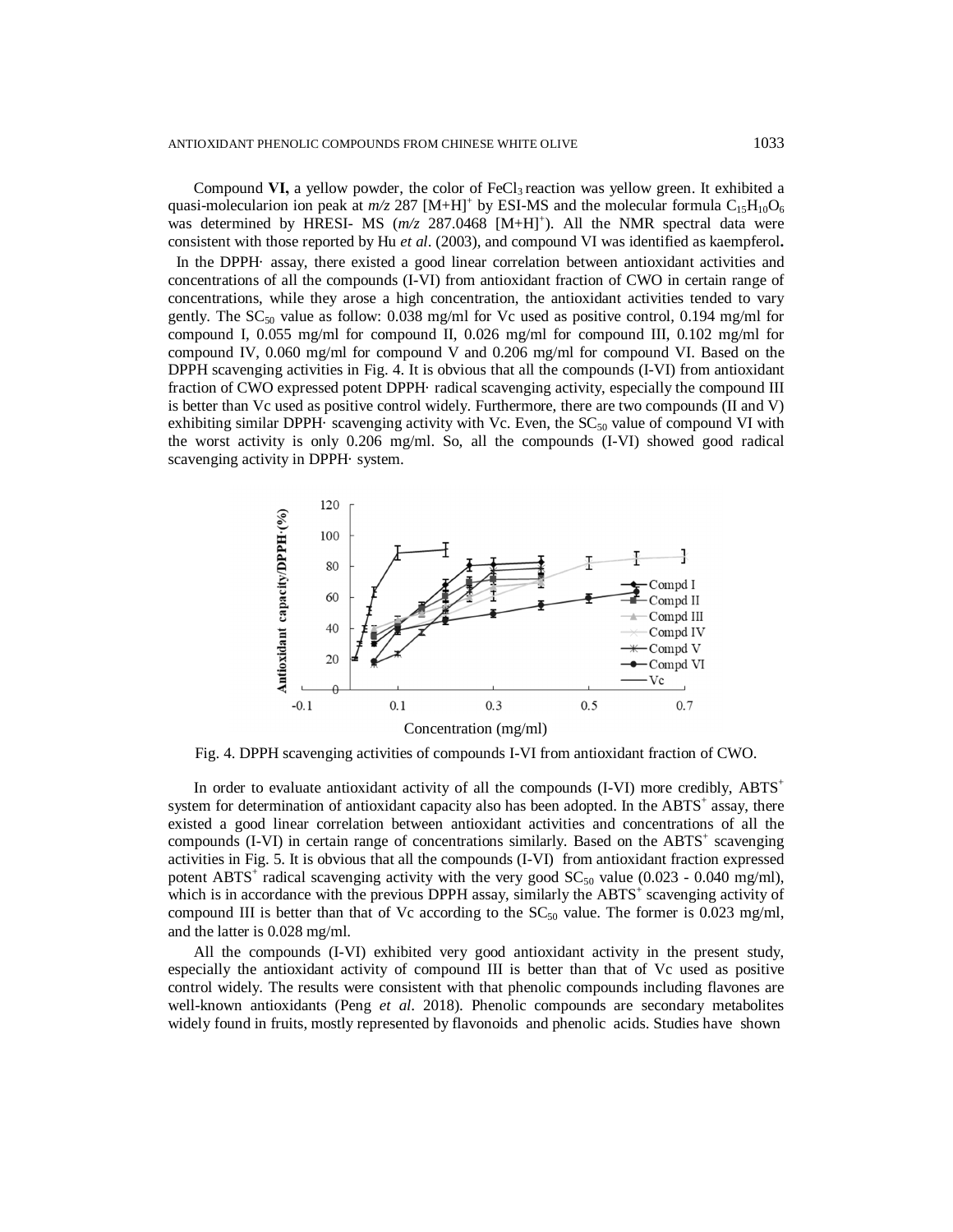

Fig. 5. ABTS<sup>+</sup> scavenging activities of compounds I-VI from antioxidant fraction of CWO.

the importance of the regular consumption of fruits, especially for preventing diseases associated with oxidative stress. From the present result it may concluded that all the compounds (I-VI), especially compound III obtained from the CWO fruit could be used for good natural antioxidants. Phenolic compounds from CWO with potent antioxidant activities were responsible for the antioxidant activity of CWO extract.

#### **Acknowledgments**

This work was financially supported by the Key Laboratory of Natural Medicine Research of Chongqing Education Commission (KFJJ2019094) and Scientific Research Foundation of Chongqing Technology and Business University (2015-56-07).

#### **References**

- Duan WJ, Tan SY, Chen J, Liu SW, Jiang SB, Xiang HY and Xie Y 2013.Isolation of anti-HIV components from *Canarium album* fruits by high-speed counter-current chromatography. Anal. Lett. **46**: 1057-1068.
- Fu DH, Liu ZH, Huang JA, Chen JH, Cai ZA, and Zhao SJ 2012. Study on fat-reducing functional components of Fuzhuan tea. Tea Sci. **32**(3): 217-223.
- Ho RK and Luo HJ 2015. Antioxidant activity of olive fruit extracts and its role in skin health. Food Res. Develop. **36**(6): 45-49.
- Hu XL, Zhu H, Liu CR and Tu PF 2003. Study on chemical composition of impatiens. Chin. Medi. **25**(10): 833-834.
- Jia ZS, Zhou B, Yang L, Wu LM and Liu ZL 1998. 2D NMR study of tea polyphenols in green tea. Pop Mag. **15**(1): 23-30.
- Kuo CT, Liu TH and Hsu TH 2015. Antioxidant and antiglycation properties of different solvent extracts from Chinese olive (*Canarium album* L.) fruit. Asian Pacific J. Tropi. Medi*.* **16**(3): 156-158.
- Peng MY, Liu JY, Liu ZJ, Fu B and Xu N 2018. Effect of citrus peel on phenolic compounds, organic acids and antioxidant activity of soy sauce. LWT. **90**: 627-635.
- Shi XH, Du XL and Kong LY 2006. Study on the chemical composition of roots of Junggar. Chin. J. Tradi. Chin. Med. **31**(18): 1503-1506.
- Wang XH 2014. Study on the antioxidative activity of three natural antioxidants in the healthy mix pine oils. J. Chongqing Technol. Business Univ. (Nat. Sci. Ed.) **31**(2): 95-100.